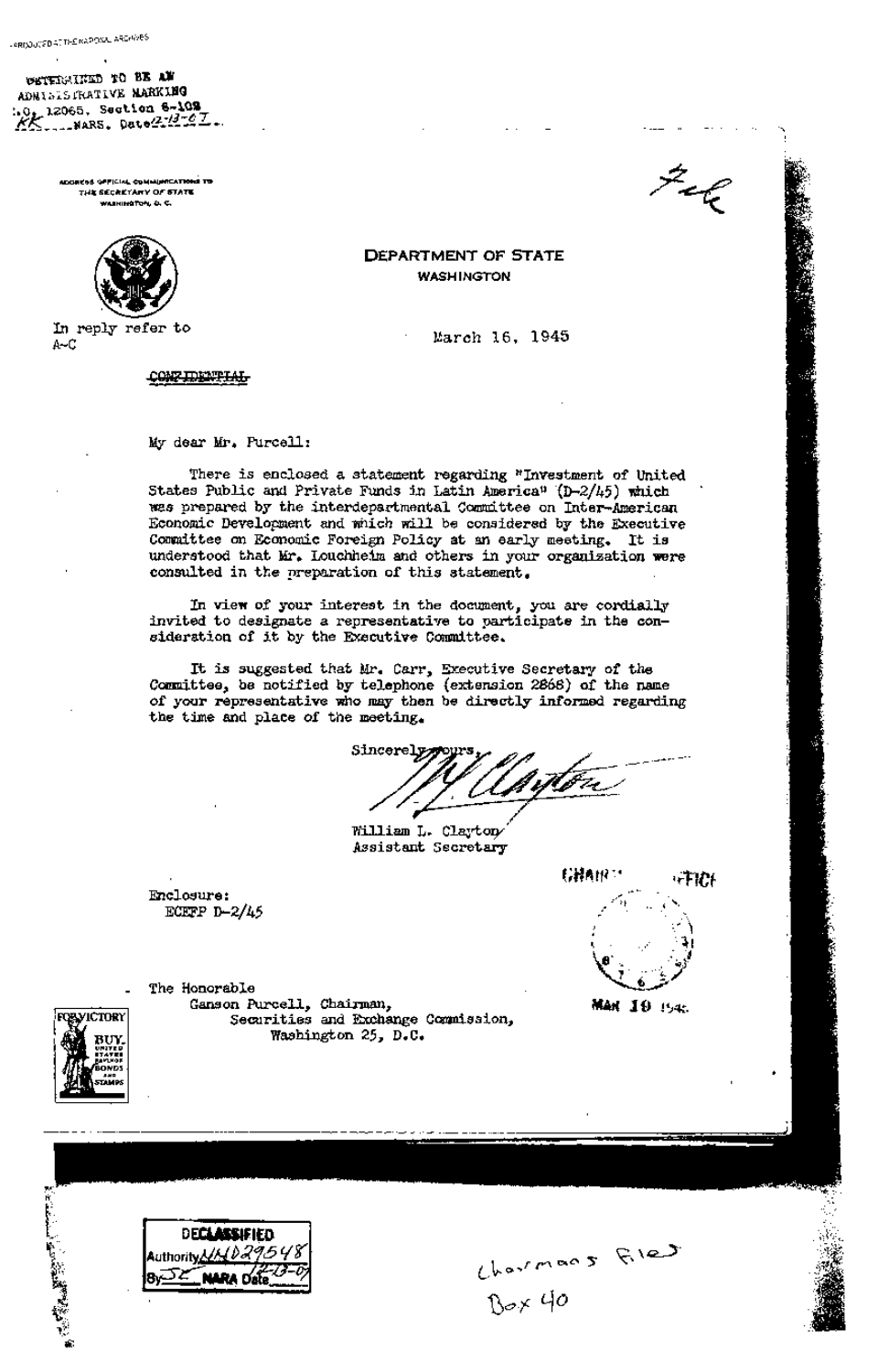**AND A DESCRIPTION OF A PARTY** 

CETURETEL TO BE AF ADMI $\sim$ I5 GGATIVE MARKING ,0. 12065, Section **6-109** 

**CONFIDENTIAL** 

**ECEFP D-2/45**  January 2, 1945 (Revisioh of Development Doc. 52/44)

INVESTMENT OF UNIfED STATES PUBLIC AND PRIVATE FUNDS IN LATIN AMERICA

# I. Advantages of Foreign Investment

The United States Government recognizes that the foreign investment of United States capital to promote productive development is of benefit both to the United States and to the receiving countries. It provides immediate markets for United States capital goods and as development of the foreign economies takes place expands their purchasing power for other imported goods. It provides an outlet for capital funds which might otherwise be less profitably utilized and makes possible the development of export products thereby creating the means necessary for repayment. In the postwar period, such investment would provide an outlet for wartime surplus equipment and would aid in the utilization of excess plant capacity. It would stimulate international trade and contribute to the attainment of full employment and a high level of national income.

There is required, therefore, the formulation and enunciation by the Government of the United States of a policy appropriate to the development of productive investment. It is recognized, however, that quite as important as the policy of this Government are the policies of the countries in which investments are made. If United States investors are to commit their funds to undertakings abroad, they must have from those Governments the assurance of nondiscriminatory and Just treatment.

### II. <u>Criteria for the Foreign Investment of Both Public</u> and Private Funds.

For the full realization of the advantages to be derived from foreign investment certain policies should be generally adopted and spplied. Of these, some apply peculiarly to private investments, while others have

 $per$  ticular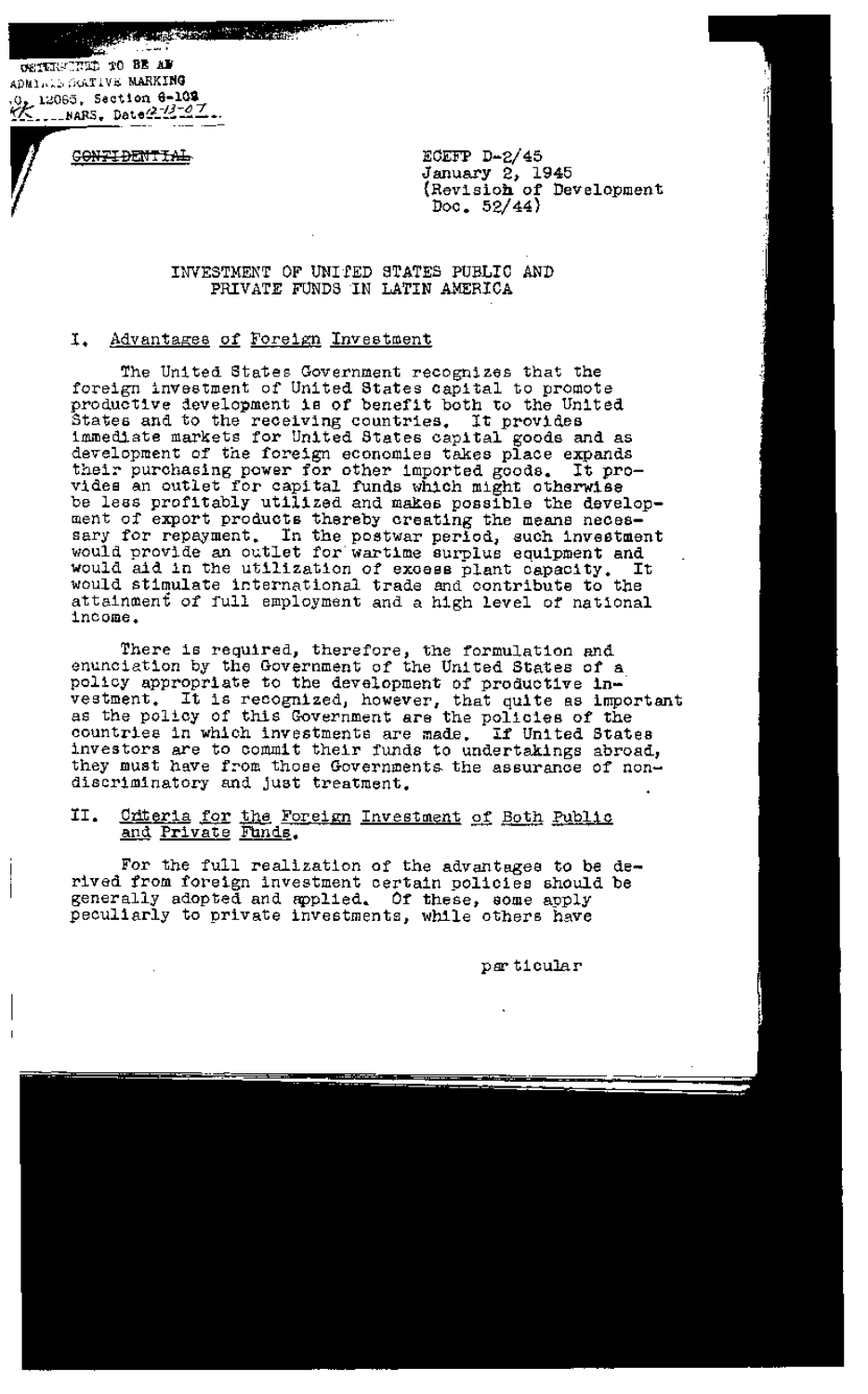*x BETERMINED TO BE AR* **ADMIBISTRATIVE MARKING**<br>\*0<sub>2</sub> 12065, Section 8-102 --NARS. Date(2-13-07

> rticular reference to investments made by government ~ncies. Sections III and IV which follow, are devoted, 3pectively to these two types. Policies which apply to all investments, whether public or private, are set forth **Low.**

a) Investment should be in conformance with United States economic foreign policy.

b) New investment for economic development should be limited to projects which are productive and economically sound.

- 1. Adequate provision for the servicing of loans and ultimate full repayment should be made. Outstanding debts, including defaulted obligations, availability of local credit, and of foreign exchange, revenues, and other pertinent factors should be considered.
- 2. Funds should not be made available for enterprises which require for their success the imposition of excessive tariffs, the granting of a permanent subsidy or of any special governmental preferential assistance.

c) Rates of interest should be reasonable and periods of amortization should be adjusted so far as possible to the nature of the project and the economic and financial strength of the borrower and of the country in which the project is located, In meeting investment needs, whether public or private, consideration should be given to the advantages offered by the provision for variable rates of amortization based upon general economic conditions.

d) United States foreign loans should, except in unusual circumstances, be limited to the foreign exchange requirements of the borrower, and should not bear too heavily on the future foreign exchange position of the borrower's country.

III. United States Policy Toward Private Investments in Latin America.

In as much as the United States Government does not direct or control the investment abroad of private capital or stipulate the terms or conditions of private foreign

loans

GONFIDENTIAL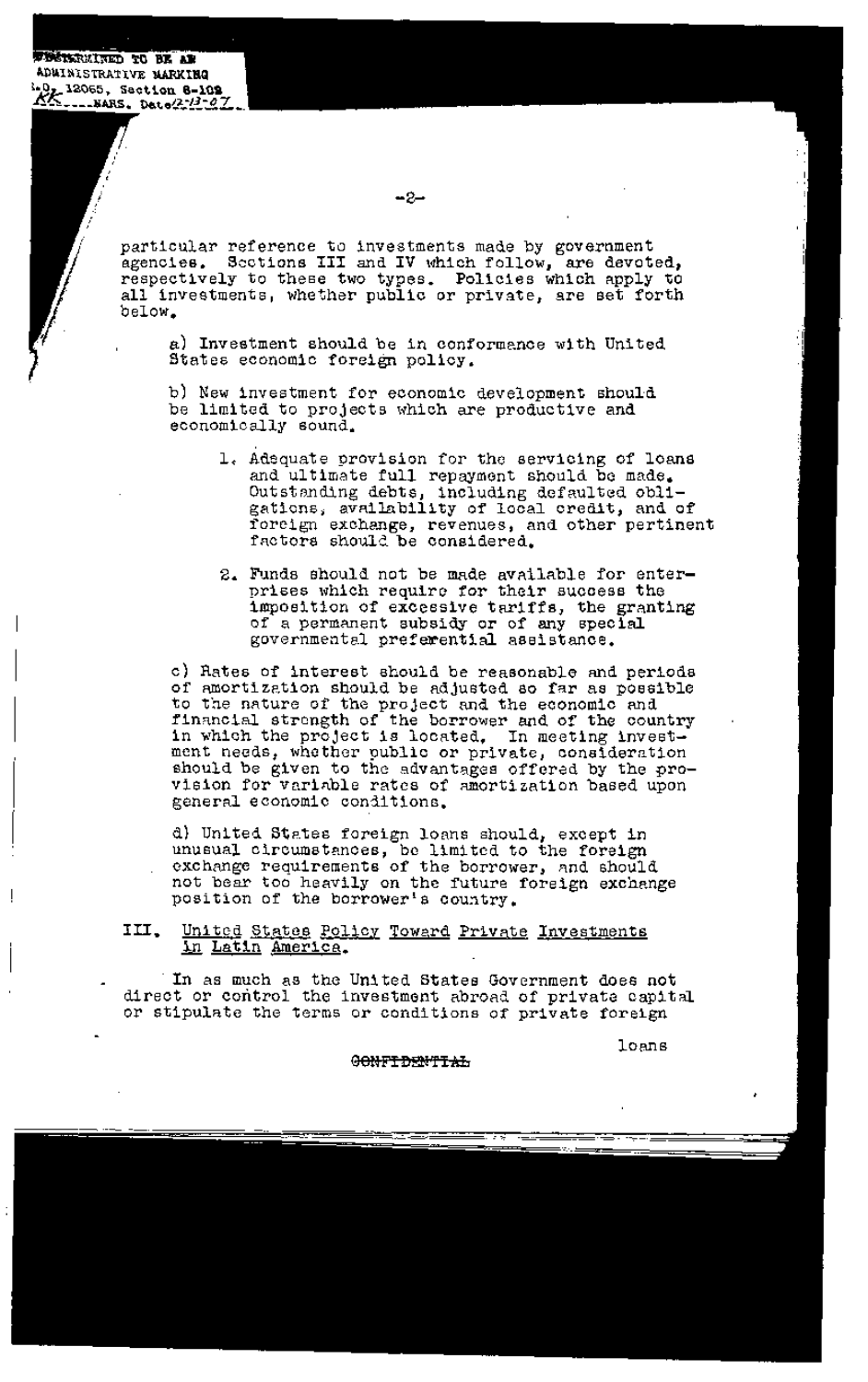loans or investments, action by this Government regarding such loans and investments should be limited to registration, disclosure, and suasion.

a) In the interest of United States investors and indirectly, foreign capital receivers, the United States Government should consider the desirability of expanding, by appropriate legislation, the powers of the Securities and Exchange Commission to require (1) the registration of all private investments re**g** ardless of whether they are publicly offered, and 2) the submission of an annual financial statement by foreign governments which float securities in the United States market.

b) Adequate publicity should be given by the Securities and Exchange Commission to registered investments and by the Department of Commerce to total foreign investments, total investments in individual countries, and economic conditions, including the balance-of-payments position, in each country. The Department of Commerce should also make available information on the economic and financial opportunities for foreign investment, and the conditions affecting such investment including taxation, trade and exchange restrictions, limitations on foreign participation, labor legislation, and other pertinent data.

c) The Department of Commerce and, if necessary the Department of State, should use their good offices in an attempt to dissuade prospective investors, if the contemplated project is contrary to the economic foreign policy of the United States.

d) When representations in behalf of private investors are contemplated by United States Embassies, decisions upon the advisability of such representation should be predicated, among other pertinent factors, upon the character of the investor's operations in reference to United States economic foreign policy and upon the legality and ethical character of his business practices.

e) The Government should discourage all attempts by private United States interests to gain monopolistic or other special privileges within foreign countries

which





~w

DEINHUN MAILVALSTEINGE MA AR OT QENIMENTE!

والمعادرات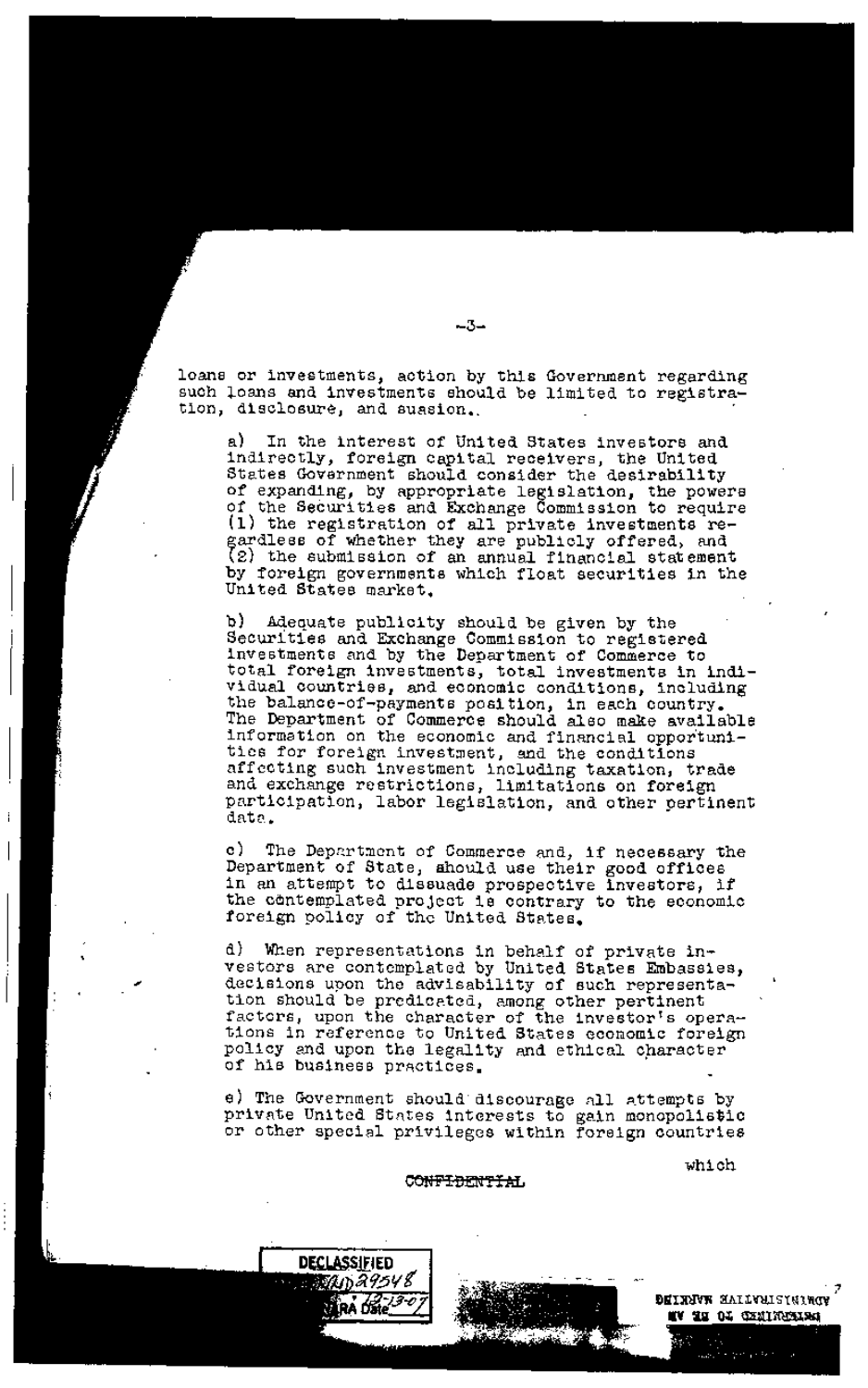which tend to restrain trade. It is recognized, however, that there may be cases where the nature of the industry (such as natural monopolies) would make competition uneconomic.

f) Agreements should be sought, on a multilateral or bilateral basis, providing in general for equality of treatment of foreign and domestic investments, with the condition that such treatment shall not fall below that which international law requires.

g) Investment in enterprises abroad should be under-<br>taken so far as is feasible in cooperation with local<br>investors, especially in the development of natural<br>resources and public utilities.

h) In meeting investment needs and opportunities, consideration should be given to the advantages of equity investments as compared with loans having fixed obligations.

 $IV_{-}$ Policy Regarding Loans and Investment by United States<br>Government Agencies in Latin America.

Wherever possible, foreign financing should be undertaken by private enterprises rather than by the government. In many instances, however, private capital will be unable or unwilling to satisfy the demands of prospective foreign<br>borrowers. The loans made abroad by United States Government agencies are, by virtue of the peculiar capacity and responsibilities of a sovereign government, subject to<br>special conditions. Therefore loans should be so clearly distinguished from grants that no misunderstanding could arise.

a) The United States Government should take the lead and join with other governments in any statements of policy and action necessary to remove restrictions upon the market in which the proceeds of loans may be expended. It is recognized that most advances of capital from the United States will be in connection with trade involving United States exports and imports.

b) United States Government financing:

Should  $\mathbf{L}$ 

# **OONFIDENTIAL**



 $\mathcal{L} \varrho\text{-}\mathcal{E}/\text{-}\mathbf{z}/\text{-}$   $\sim$ r<sup>7</sup>0° rsoee' eestrog <mark>e-ros</mark> DRIXEVM EALLVELSININGV SEARCHA ANOTHER THE TARBOUCK

 $-4-$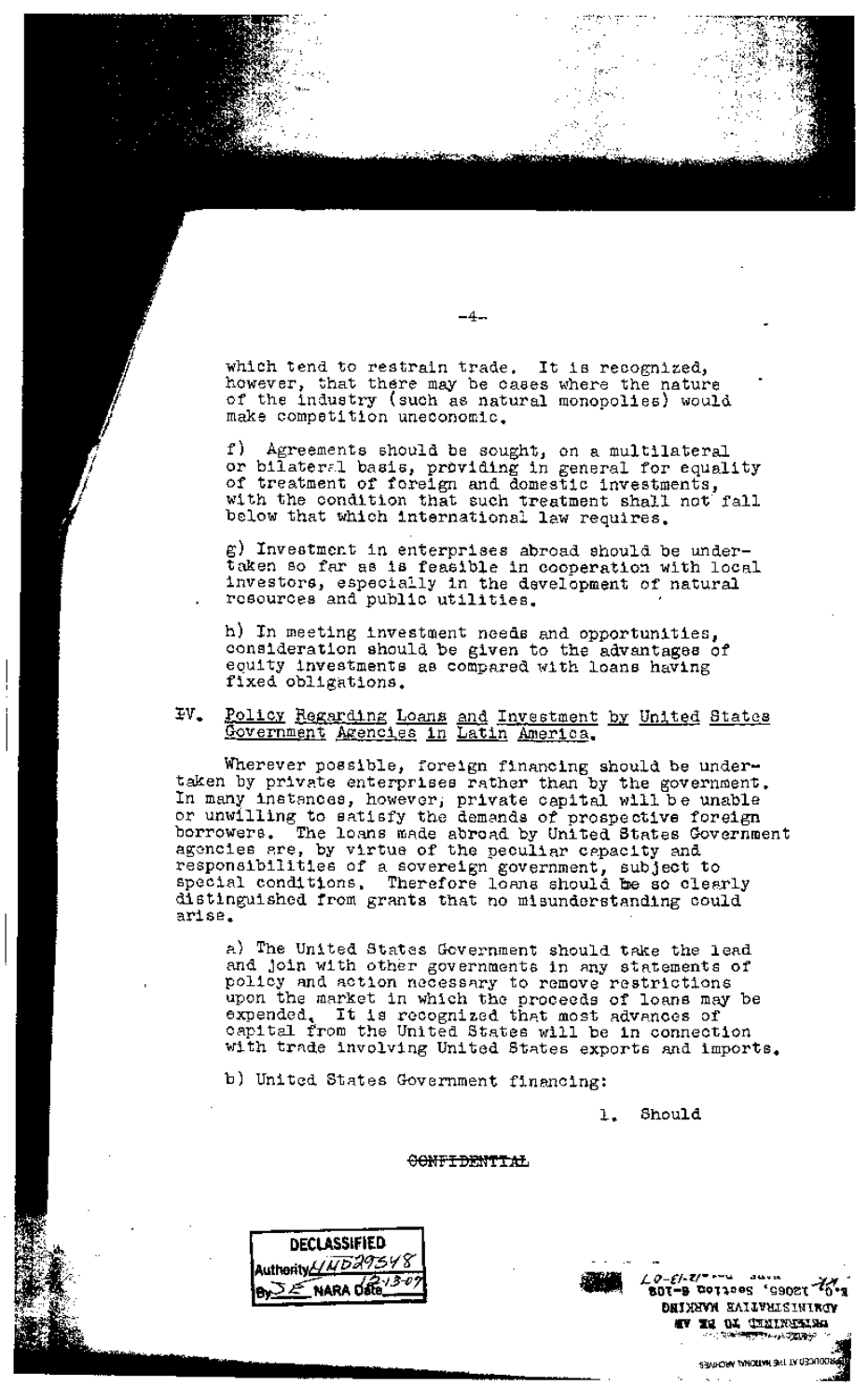- 1. Should be undertaken with the expectation of eventual full repayment even though the investment may not have been motivated by profit in the usual sense;
- Should seek to avoid competing with private<br>funds when the latter are available upon  $2.$ reasonable terms.

ł

#### ٧. Public Statement of Investment Policy

Should this statement be approved, consideration might well be given to the making of a public announcement based upon its contents.

 $-5-$ 

### CONFIDENTIAL

**DECLASSIFIED** Authority NUD 29548 **JE NARA Date** 

To-El-Sesed , 29AM- $501 - 9$  TOTAPPS 'SSOZI **DEIXHVR HALLVULSININGY** WA ME OT GERIMWETSG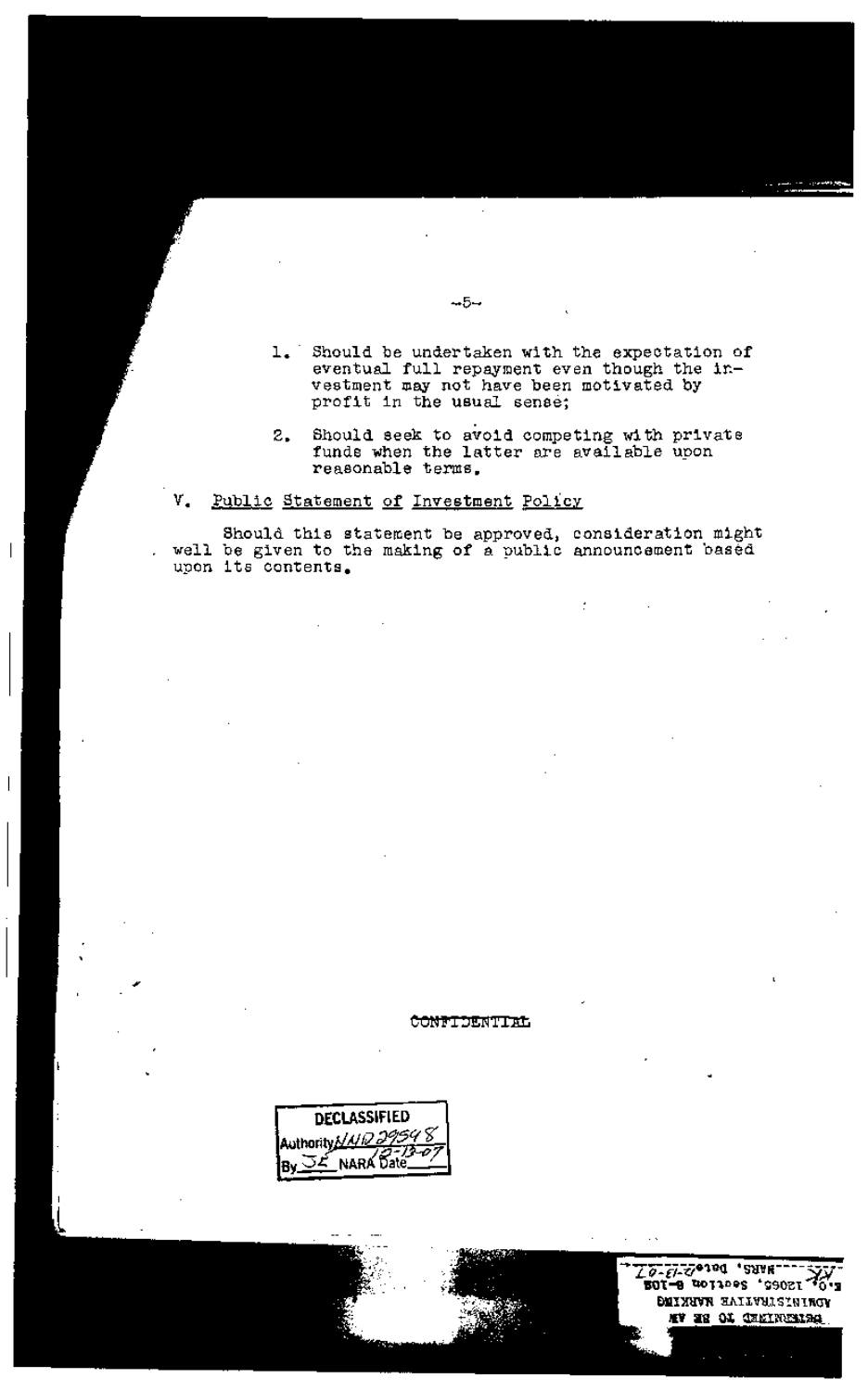**ONEIDENTIA** 

Attachment: ECEFP D-2/45 January 2, 1945 (Revised supplement to Development Dec. 39/44)

SUBCOMMITTEE ON INTER-AMERICAN ECONOMIC DEVELOPMENT

# Statement on Protection of Investment

**t**  The Subcommittee is of the opinion that the report on investment should not contain any statements regarding protection of investment other than those in the opening paragraph of I and in III-(f). The Subcommittee feels that any further statement with respect to protection would be unfortunate for the following reasons:

l) It might be misleading to investors, since decision would have to be made in each case and in some instances protection would not be forthcoming.

2) The word "protection" requires definition. Is the use of force envisaged, and, if not, what action short of force?

3) A strong statement on protection might attract excessive amounts of investment in the American republics and possibly also the wrong type of investments, since, other things being equal, the better type of investments would probably need less protection than other kinds.

4) An active policy of protection might be expected<br>tail a greater degree of control over investments. On to entail a greater degree of control over investments. On the other hand, in so far as the United States doea establish control over investments, there would be a greater moral responsibility to protect and safeguard the investments so far as practicable.

G) What would the Government protect against? Laws increasing labor costs, increases in taxation, expropriation, taxes which are not technically "discriminatory", but which in practice affect only American firms?

In the final analysis it is very difficult, in many instances, to distinguish between ba~ Judgment (improper appraisal of risks) by investors and bad faith or actual discrimination by the recipient of the investment.

Aggressive

CONFIDENTIAL-



**I DECLASSIFIED i Authority/,J~b~ ~,~i EZ NARA Date**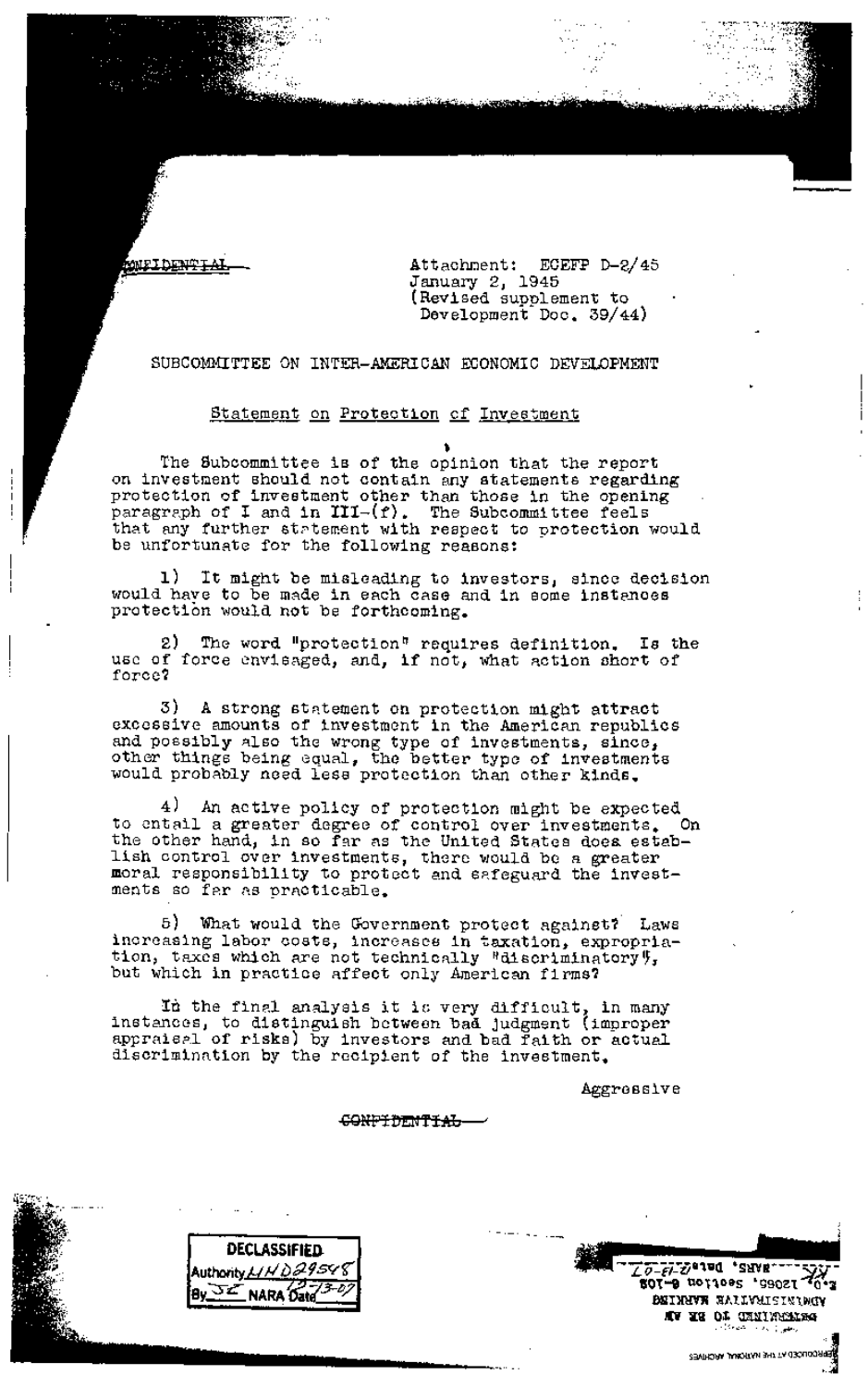Aggressive action by the United States Government, or the adoption of a policy which would necessitate such action would probably prove detrimental to political and economic relations.

6) A statement on protection included in a published document would probably arouse unfavorable repercussions both in the United States and in Latin America. It might have an unfavorable effect on existing United States investments in Latin America. ~ For example, it has been alleged that the anti-alien land laws and petroleum laws in Mexico in 1925-1926 and subsecuent expropriations were inspired by Secretary Kellogg's famous statement that "Mexico is on trial before the world."

The Subcommittee believes that the United States Government should manifest an active solicitude for all United States interests ~bro~d, including investments, both direct and portfolib. An active interest by the Government may be expected to have a considerable effect in restraining unfair and discriminatory action against United States investments by other countries. Such concern, however, should not be confined to investments but should also include the commercial and other economic interests of United States citizens.

As recommended in  $III-(f)$  of the report, the Subcommittee believes that the most hopeful approach is through negotiation of multilateral or of bilateral treaties of friendship, commerce and navigation which will provide formulae against discrimination, should it be attempted.

~FTDENTrAL



-2-